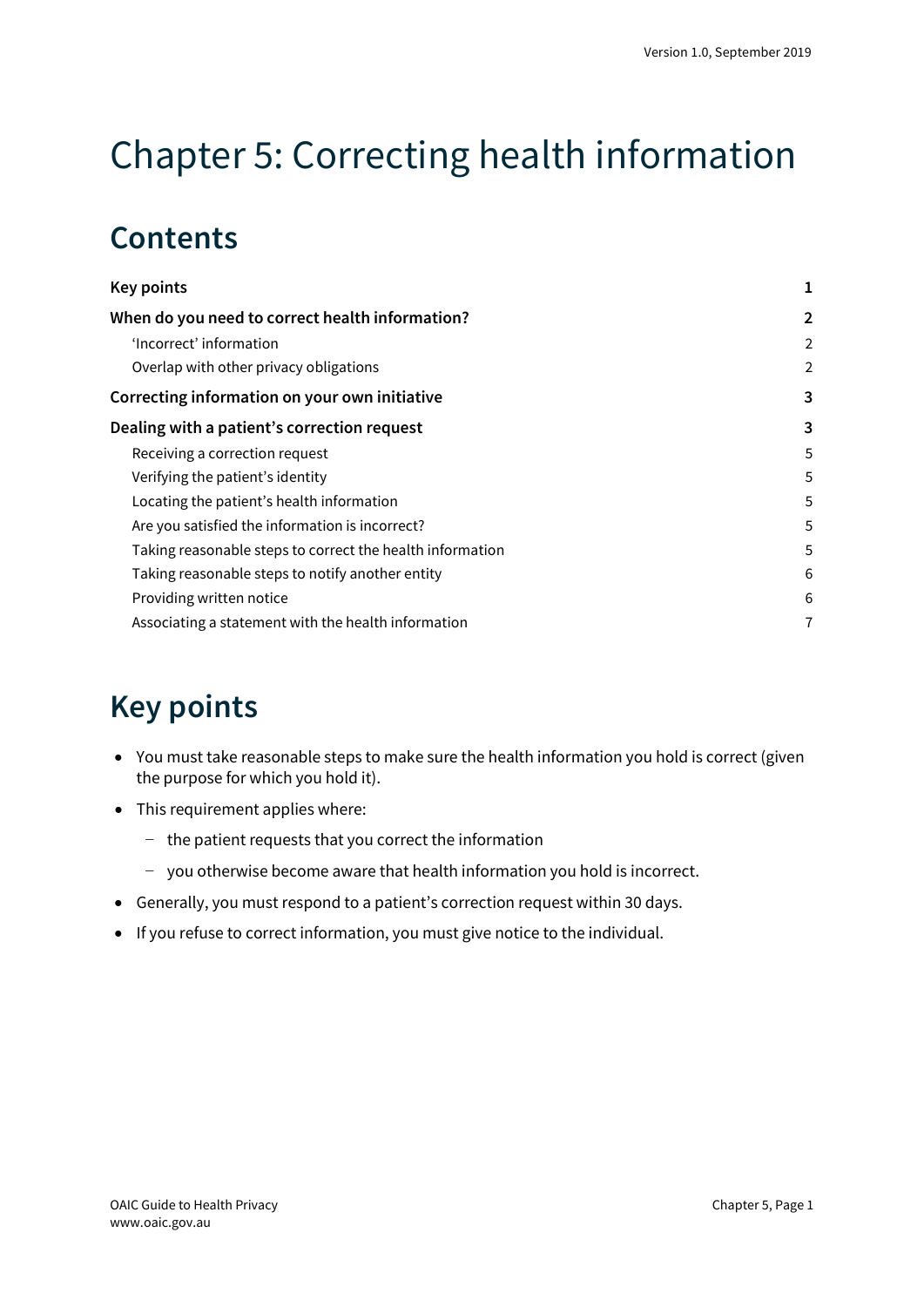### <span id="page-1-0"></span>**When do you need to correct health information?**

You must take reasonable steps to correct health information you hold about a patient if:

- you are satisfied the information is incorrect, or
- a patient asks you to correct the information.

### <span id="page-1-1"></span>'Incorrect' information

Health information is 'incorrect' if, given the purpose for which you hold it, it is:

• **Inaccurate:** Health information is inaccurate if it contains an error. An example is incorrect personal details held about a patient.

Your medical opinion is not inaccurate just because a patient disagrees with it. Your opinion may be 'accurate' provided you present it as an opinion, it accurately records your view, and takes into account competing information and views.

• **Out-of-date:** Health information is out-of-date if it is no longer current.

Health information may be out-of-date for some purposes but not others. For example, the fact your patient previously took a medication is out-of-date for the purposes of a current medications list. However, that same fact may not be out-of-date for the purposes of maintaining the patient's medical record in accordance with your professional obligations.

- **Incomplete:** Health information is incomplete if it presents a partial or misleading picture, rather than a true or full picture. For example, a physiotherapist's record for a patient seeking treatment for should pain is incomplete if it fails to note that the patient suffered a prior shoulder dislocation.
- **Irrelevant:** Health information is irrelevant if it does not have a bearing on or connection to the purpose for which it is held.
- **Misleading:** Health information is misleading if it conveys a meaning that is untrue or inaccurate.

### <span id="page-1-2"></span>Overlap with other privacy obligations

In addition to correction obligations, the *Privacy Act 1988* (Privacy Act) also requires you to take reasonable steps to ensure the quality of the health information you collect, use or disclose. 'Quality' of information refers to its accuracy, completeness, relevance, and whether it is current. Taking reasonable steps to ensure the quality of health information reduces the likelihood of information needing correction. Similarly, by taking reasonable steps to correct health information, you are helping to meet your obligations to ensure the quality of the health information you hold.

#### **Helpful hint**

An example of a step you can take to help ensure the quality of the information you hold is to periodically ask patients to confirm their details and emergency contact information.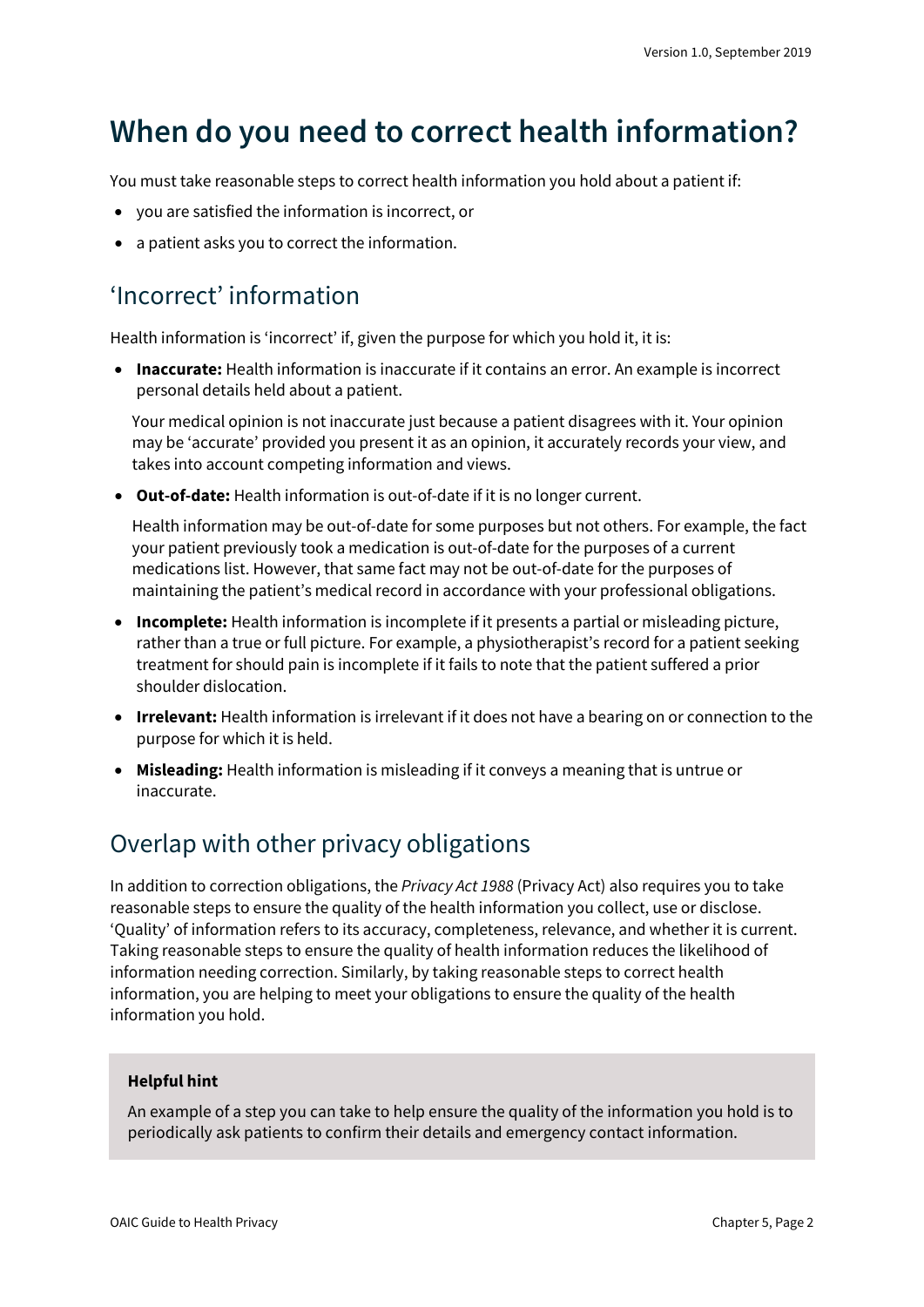### <span id="page-2-0"></span>**Correcting information on your own initiative**

You are required to take reasonable steps to correct the health information you hold if you are satisfied that it is incorrect.

This requirement means that you should be alert to the possibility that health information you hold may be incorrect and require correction. Examples of when you may become aware that information you hold is incorrect include where you notice inconsistent information, where you are told by another party, and where practices, procedures or systems implemented in compliance with Australian Privacy Principle (APP) 1.2 that detect incorrect information. [1](#page-2-2)

### <span id="page-2-1"></span>**Dealing with a patient's correction request**

The flow chart below sets out the key steps to help you respond to a request from a patient for correction of health information. Each step is explained further below the chart.

<span id="page-2-2"></span><sup>&</sup>lt;sup>1</sup> For further information see the APP guidelines  $Chapter 1: APP 1 — Open and transparent management of personal$ </u> [information,](https://oaic.gov.au/privacy/australian-privacy-principles-guidelines/chapter-1-app-1-open-and-transparent-management-of-personal-information/#implementing-practices-procedures-and-systems-to-ensure-app-compliance) 'Implementing practices, procedures and systems to ensure APP compliance'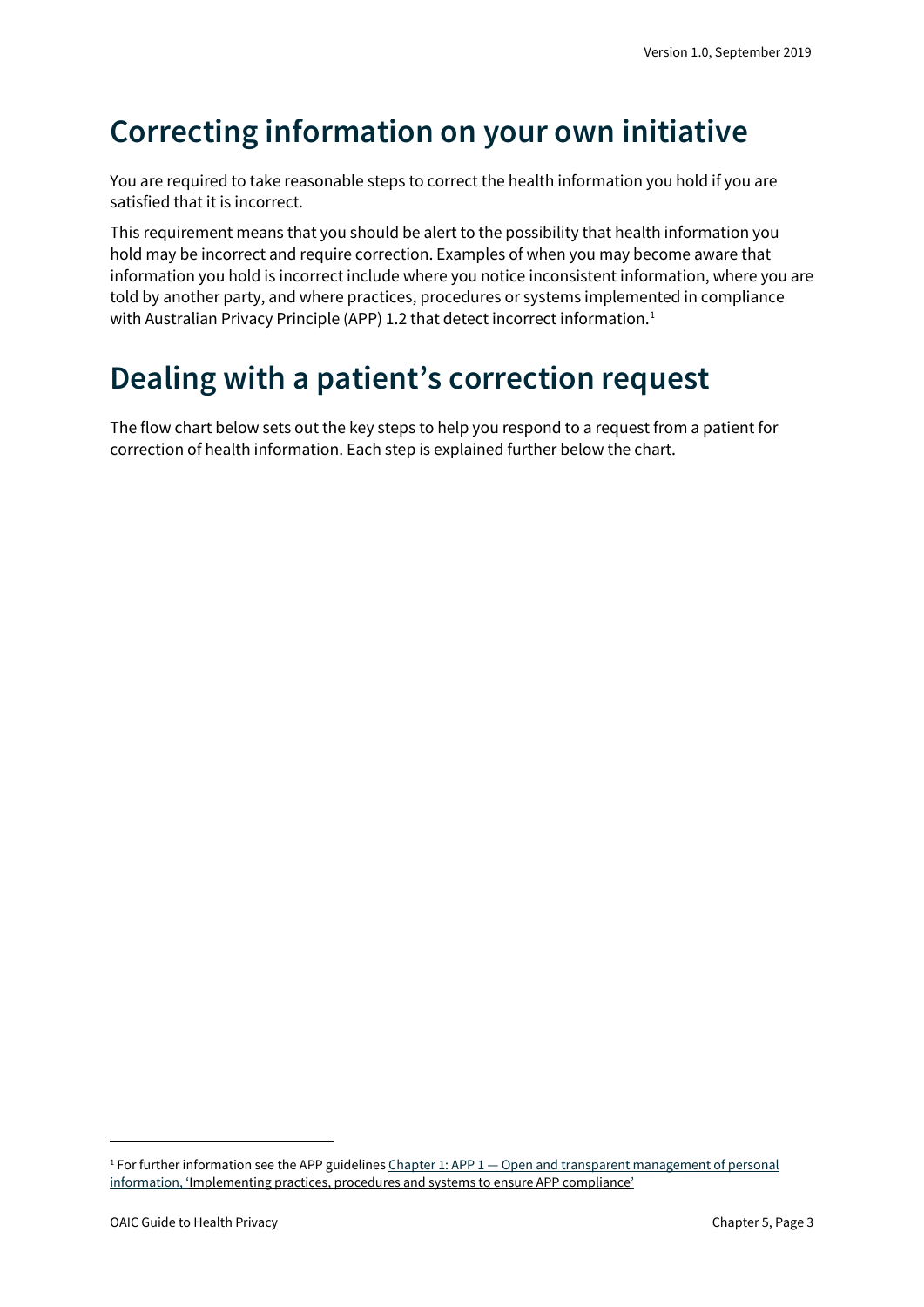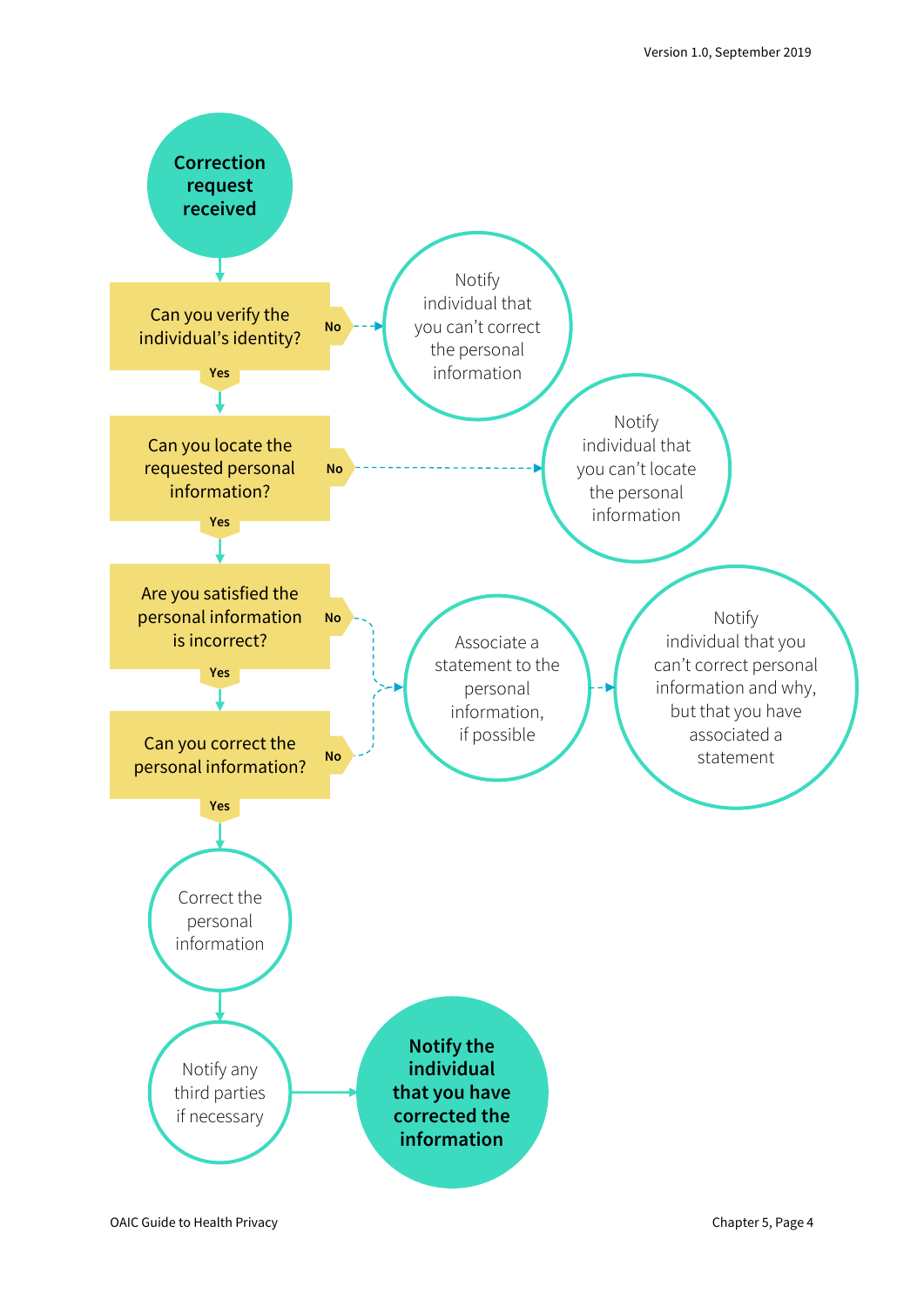#### <span id="page-4-0"></span>Receiving a correction request

A patient can ask you to correct health information you hold about them. You[r privacy policy](https://oaic.gov.au/privacy/guidance-and-advice/guide-to-health-privacy/chapter-1-key-steps-to-embedding-privacy-in-your-health-practice/#step-6-create-an-app-privacy-policy) and [privacy notice](https://oaic.gov.au/privacy/guidance-and-advice/guide-to-health-privacy/chapter-2-collecting-health-information/#notifying-patients-of-collection-privacy-notices) should set out how patients can make this request. While you can ask your patients to follow a particular process (such as filling out a form), you cannot require them to use that procedure.

You must respond to the patient's correction request (either by correcting the information or notifying the patient of your refusal to do so) within a reasonable period after the request is made. In most cases, a reasonable period will not exceed 30 calendar days.

You cannot charge a patient for making a correction request, for correcting the health information, or for associating a statement with the health information.

### <span id="page-4-1"></span>Verifying the patient's identity

You should ensure that a correction request is made by the patient concerned, or by another person who is authorised to make a request on the patient's behalf (such as a legal guardian).

In some cases, you may be confident of the patient's identity, such as where a regular patient asks you to correct information during a consultation. However, where it is less clear, you should ask the patient for any evidence you may reasonably need to confirm identity. It is preferable just to sight identity documents, rather than to make and retain copies.

If you are not sure of the requesting patient's identity, you should not correct the information.

### <span id="page-4-2"></span>Locating the patient's health information

Review your records to determine whether you hold the health information that needs correcting.

#### <span id="page-4-3"></span>Are you satisfied the information is incorrect?

You must correct the health information if you are satisfied that, given the purpose for which you hold it, it is incorrect. You may ask the patient for further information or explanation if you are not satisfied that the health information is incorrect.

#### <span id="page-4-4"></span>Taking reasonable steps to correct the health information

What are reasonable steps to take will depend on the circumstances. Reasonable steps include making appropriate additions, deletions or alterations to a record, or declining to correct health information if it would be unreasonable to take such steps.

Given the sensitivity of health information and the potential impact of it being incorrect, more rigorous steps are likely to be considered 'reasonable' than might be the case for other personal information.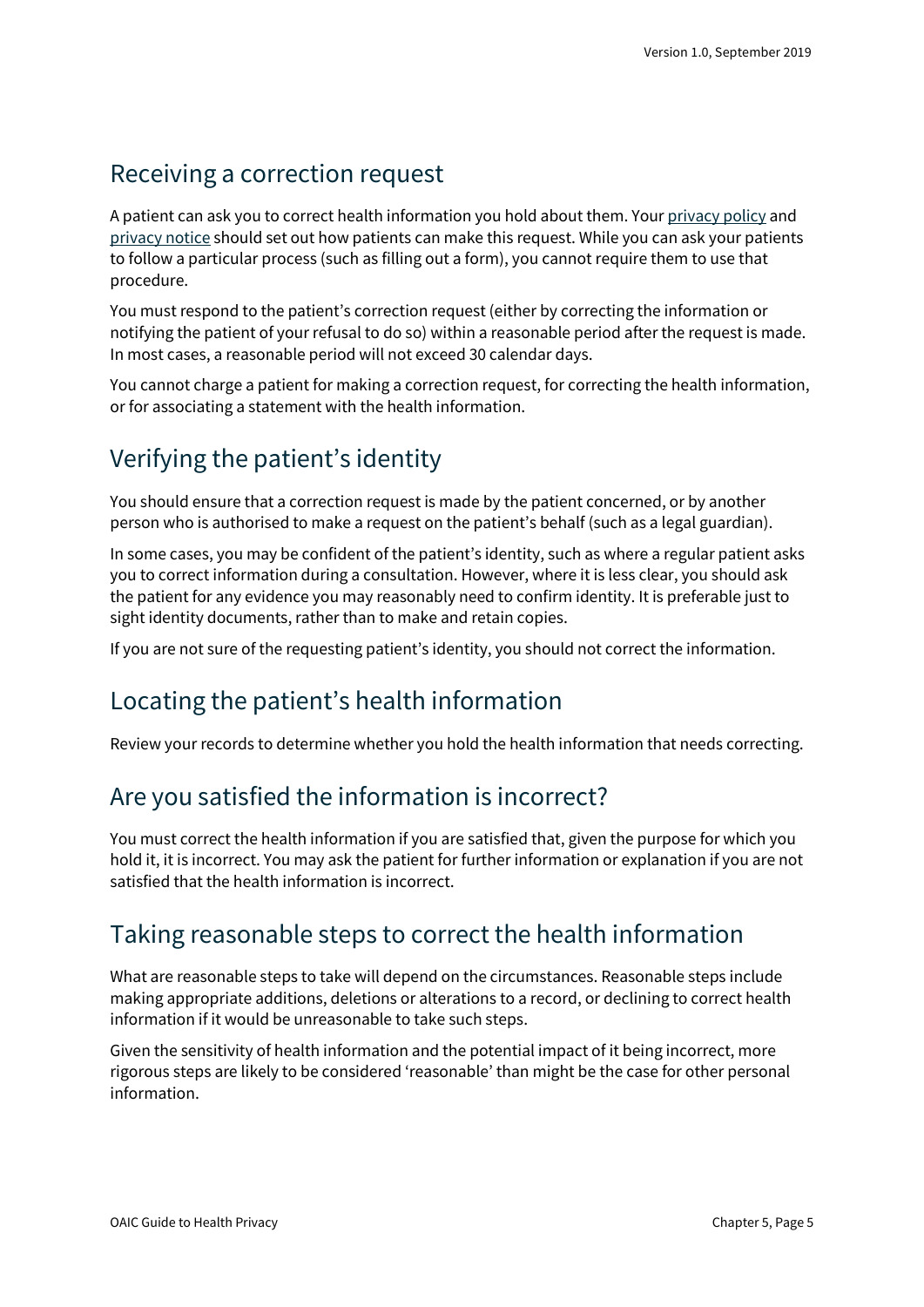#### **Helpful hint**

For practitioners in NSW, Victoria and the ACT, local legislation on correcting health information may contain more specific requirements. For example:

If you are a Victorian or ACT practitioner and consider that leaving incorrect information on a patient's record could result in harm, you may be required to place the incorrect information on a separate record. This record should not be generally available to other persons providing health services to the patient.

Victorian practitioners may be required under local legislation to record the name of the person who made a correction to health information, and the date it was made.

Where the deletion of incorrect health information is legally permitted, local legislation may require Victorian practitioners to make a written record of the name of the individual to whom the health information related, the period covered and the date the information was deleted.

Contact th[e Health Complaints Commissioner](https://hcc.vic.gov.au/) (Victoria), [Information and Privacy](https://www.ipc.nsw.gov.au/)  [Commission NSW,](https://www.ipc.nsw.gov.au/) or th[e ACT Health Services Commissioner](http://hrc.act.gov.au/health/) to find out about additional requirements.

#### <span id="page-5-0"></span>Taking reasonable steps to notify another entity

If the patient asks you to, you must take reasonable steps to notify a third party<sup>[2](#page-5-2)</sup> of corrections made to health information where you previously provided that information to that party. You are not required to do this if it would be impracticable or unlawful.

When you correct information, you should tell the patient you can be asked to notify third parties.

What are 'reasonable steps' depends on factors such as:

- the risk of adversity to the patient, for example if the information is clinically significant
- the nature of the correction, for example if the incorrect information is likely to impact on treatment by a third party
- the length of time since the information was disclosed, for example if the information is very old a third party may be less likely to rely on it
- the likelihood of it being used or disclosed again by a third party
- the practicability of notifying a particular third party.

#### <span id="page-5-1"></span>Providing written notice

If you refuse to correct health information, you must give the patient written notice setting out:

- the reasons for your refusal (except where it would be unreasonable to do so)
- that the individual may request a statement be associated with the health information noting that the patient believes the information to be incorrect

<span id="page-5-2"></span><sup>&</sup>lt;sup>2</sup> This applies to third parties covered by the Privacy Act (including all private sector health service providers and Australian government agencies). However, it would be best practice to inform other third parties.